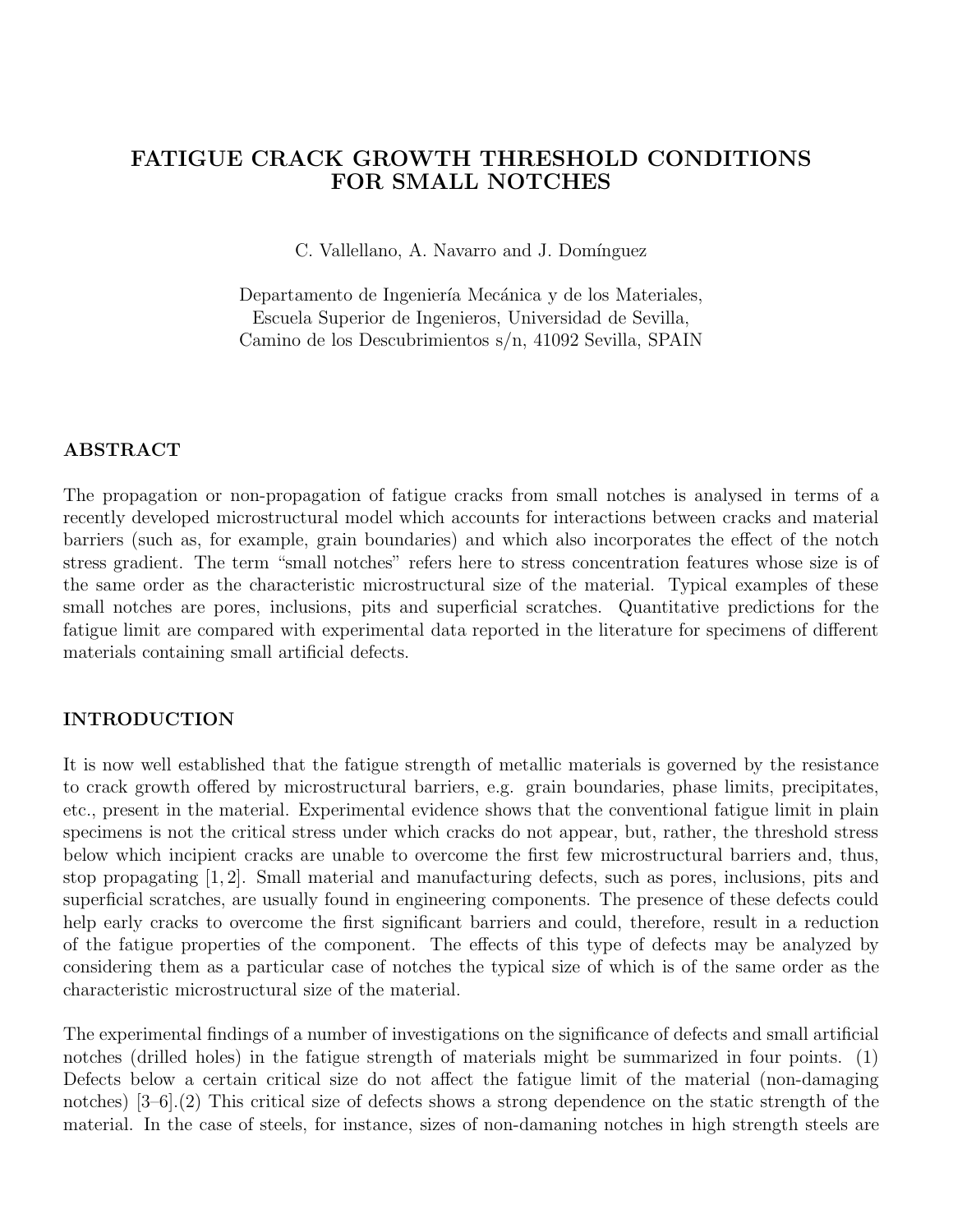(3) For a particular material, the critical size seems to be generally smaller than the maximum nonpropagating crack length observed at the fatigue limit in "defect-free" specimens [3–6]. (4) Cracks are always observed at the edges of the hole even at stresses well bellow the fatigue limit of the specimen; under stress levels less or equal the fatigue limit of the notched specimen, cracks propagate for a small distance and then arrest  $(3, 4)$ .

The aim of the present paper is to show the ability of a recently developed model, based on Microstructural Fracture Mechanics concepts, to describe the fatigue behaviour of materials containing small notches or defects. The present model provides a micro-mechanical description of the fatigue crack propagation threshold conditions at notches which accounts for the interaction of the crack with material barriers (e.g. grain boundaries) and the effect of the stress gradient associated with the notch.

# **DESCRIPTION OF THE MODEL**

Let us consider a crack growing from an elliptical notch in a semi-infinite body and interacting with the microstructure. Figure 1 depicts such a crack. The plastic zone of the crack is blocked at an internal microstructural barrier. From the small fatigue crack growth model for plain specimens developed by Navarro and de los Rios [8–10], the crack propagation process may be rationalized as follows. It is assumed that the crack tip plastic zone advances in jumps, that is, it is blocked at a barrier and remains blocked until the "pressure" that the crack exerts upon the barrier is high enough to activate plastic slip beyond the barrier. Once this happens, the plastic zone spreads to the next barrier, where is is blocked again and then the process is repeated. This is the way in which the crack is able to overcome the microstructural barriers.



Figure 1: Schematic representation of the crack in a notched specimen.

The crucial factor differentiating the notched case from the plain one is that the pressure that the crack exercises upon the barrier can vary considerably from one barrier to the next due to the stress gradient associated with the notch. Thus, depending on the severity of this gradient and the level of applied stress, it might be possible for the crack to overcome the first few barriers, but, because of the decreasing stress field, it might be unable to overcome the following ones. If this were the case, the crack would become non-propagating. See [11, 13] for a more detailed description.

Using continuous distributions of infinitesimal dislocations and conformal mapping techniques, it is possible to find analytical solutions for a crack growing through the microstructure at the base of an elliptical notch in the simplest case of antiplane stress [11, 12]. In particular, it is possible to obtain a simple expression for the threshold stress  $\tau_{Li}^N$  required for a crack to overcome a generic microstructural barrier in the material at a distance  $iD/2$  from the notch root [11, 13], which is given by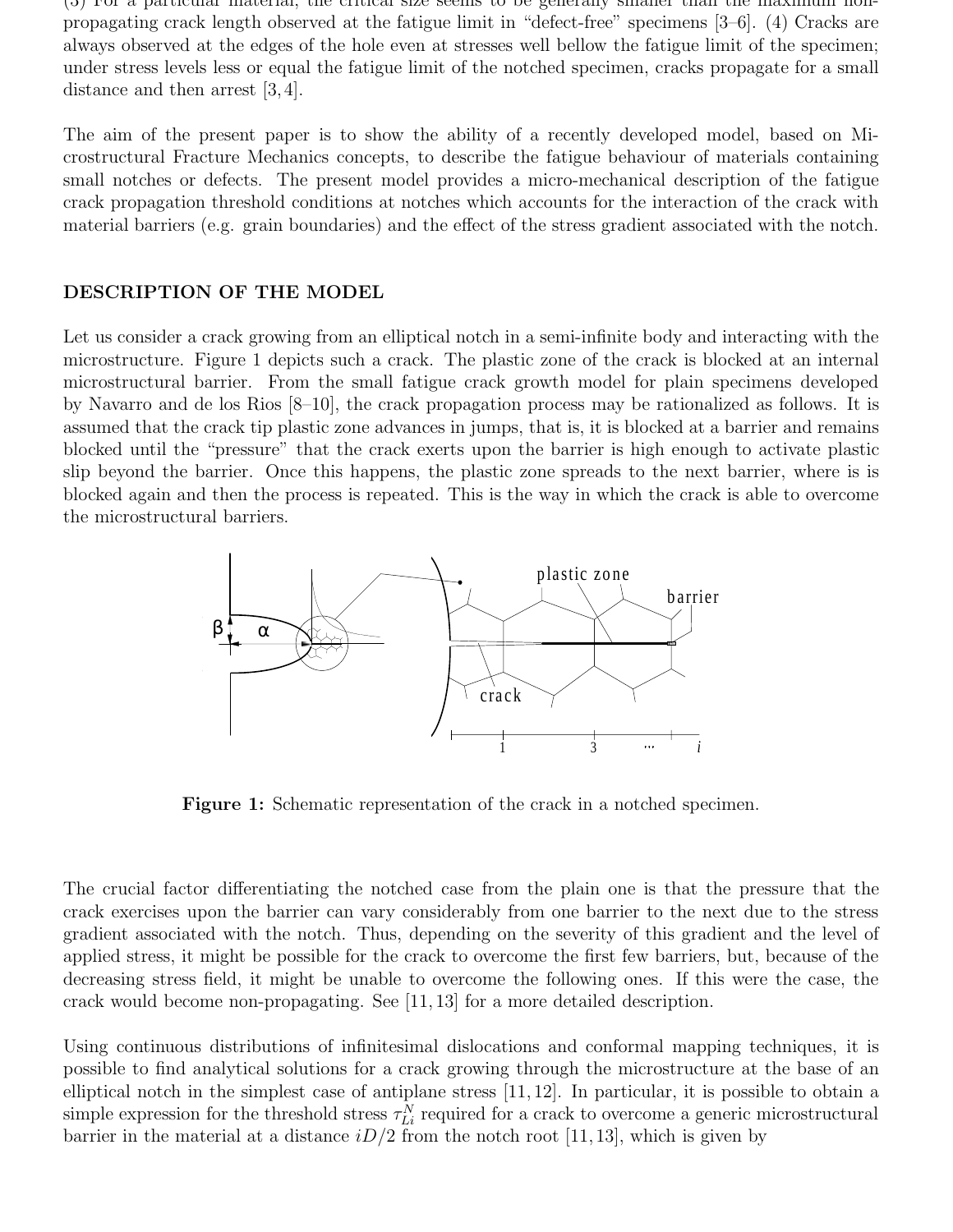$$
\frac{\tau_{Li}^N}{\tau_{FL}} = \left(\frac{m_i^*}{m_1^*}\right) \frac{1}{\bar{\alpha} + \bar{\beta}} \left[\frac{\bar{\beta}}{\lambda_i} + \frac{\bar{\alpha}}{\sqrt{1 + \lambda_i^2}}\right]^{\frac{1}{2}} \qquad i = 1, 3, 5, \dots \tag{1}
$$

where  $\lambda_i = \frac{1}{\bar{\alpha} + \bar{\beta}} \left[ \bar{\alpha} \sqrt{(\bar{\alpha} + i)^2 - \bar{\alpha}^2 + \bar{\beta}^2} - \bar{\beta}(\bar{\alpha} + i) \right], \ \bar{\alpha} = \alpha/(D/2)$  and  $\bar{\beta} = \beta/(D/2)$  are the nondimensional depth and width of the notch, and  $D$  is the characteristic microstructural size (e.g. the grain size or the mean free-path between barriers).  $\tau_{FL}$  is the fatigue limit of the material, which may be interpreted as the minimum applied stress level below which cracks are unable to propagate beyond the first significant microstructural barrier. Finally, the term  $(m_i^*/m_1^*)$  represents the effective strength of the i-th barrier. This refers here to the resistance opposed by the material to plastic slip activation beyond a certain microstructural barrier. Thus, it is assumed that the term  $(m_i^*/m_1^*)$  stems mainly from two facts: the crystallographic opposition to plastic slip and the retardation mechanisms induced in the crack itself, e.g. crack closure. The crystallographic effect comes from the fact that, as the crack becomes longer, the crack front is forced to grow through a bigger number of grains not all favorably oriented. On the other hand, closure mechanisms reduce the pressure the cracks exerts upon the barriers and, so, its effect is simply represented in the model via enhanced values of the barrier resistance. Both effects lead to a progressive increase in the effective strength of successive barriers, until it reaches a saturated value for long cracks. As discussed in a previous paper [13], the evolution of the effective barrier strength may be determined from the well-known Kitagawa-Takahashi (K-T) diagram, the mathematical representation of which is given in micromechanical terms by the following equation

$$
\frac{\tau_{Li}}{\tau_{FL}} = \left(\frac{m_i^*}{m_1^*}\right) \frac{1}{\sqrt{i}} \qquad i = 1, 3, 5, \dots \tag{2}
$$

where  $\tau_{Li}$  represents the threshold stress to propagate a crack beyond the *i*-th barrier in a plain specimen. A practical expression for the evolution of  $(m_i^*/m_1^*)$  which renders the typical behaviour displayed by the K-T diagram in metallic materials has been also proposed in [13],

$$
\frac{m_i^*}{m_1^*} = \frac{\sqrt{\bar{a}_0}}{\left(i^f + \bar{a}_0^f - 1\right)^{\frac{1}{2f}}} \sqrt{i},\tag{3}
$$

where  $\bar{a}_0 (= a_0/(D/2))$  is the dimensionless expression of the intrinsic crack length  $a_0$  locating the typical knee of the Kitagawa-Takahashi diagram, and which is usually calculated as  $a_0 = \frac{1}{\pi} (K_{th\infty}/Y\tau_{FL})^2$ ,  $K_{th\infty}$ being the threshold stress intensity factor for long cracks and  $Y$  a crack-shape factor. The exponent f in Eq. 3 controls the speed at which the resistance of the barriers saturates. For metallic materials, values of  $f$  are generally bigger than unity  $[11, 13]$ .

Equation 1 yields two threshold stresses of practical interest in notch fatigue. On the one hand, the fatigue crack initiation limit, which, in the micromechanical context presented here, may be interpreted as the minimum applied stress required to overcome the first microstructural barrier at the notch root. Thus, the initiation limit  $\tau_{L1}^N$  is obtained simply making  $i = 1$  in Eq. 1,

$$
\tau_{L1}^N = \frac{\tau_{FL}}{\bar{\alpha} + \bar{\beta}} \left[ \frac{\bar{\beta}}{\lambda_1} + \frac{\bar{\alpha}}{\sqrt{1 + \lambda_1^2}} \right]^{\frac{1}{2}}
$$
(4)

On the other hand, the fatigue crack propagation limit  $\tau_{FL}^N$ , corresponds with the minimum applied stress which ensures that the crack will be able to propagate across all microstructural barriers and,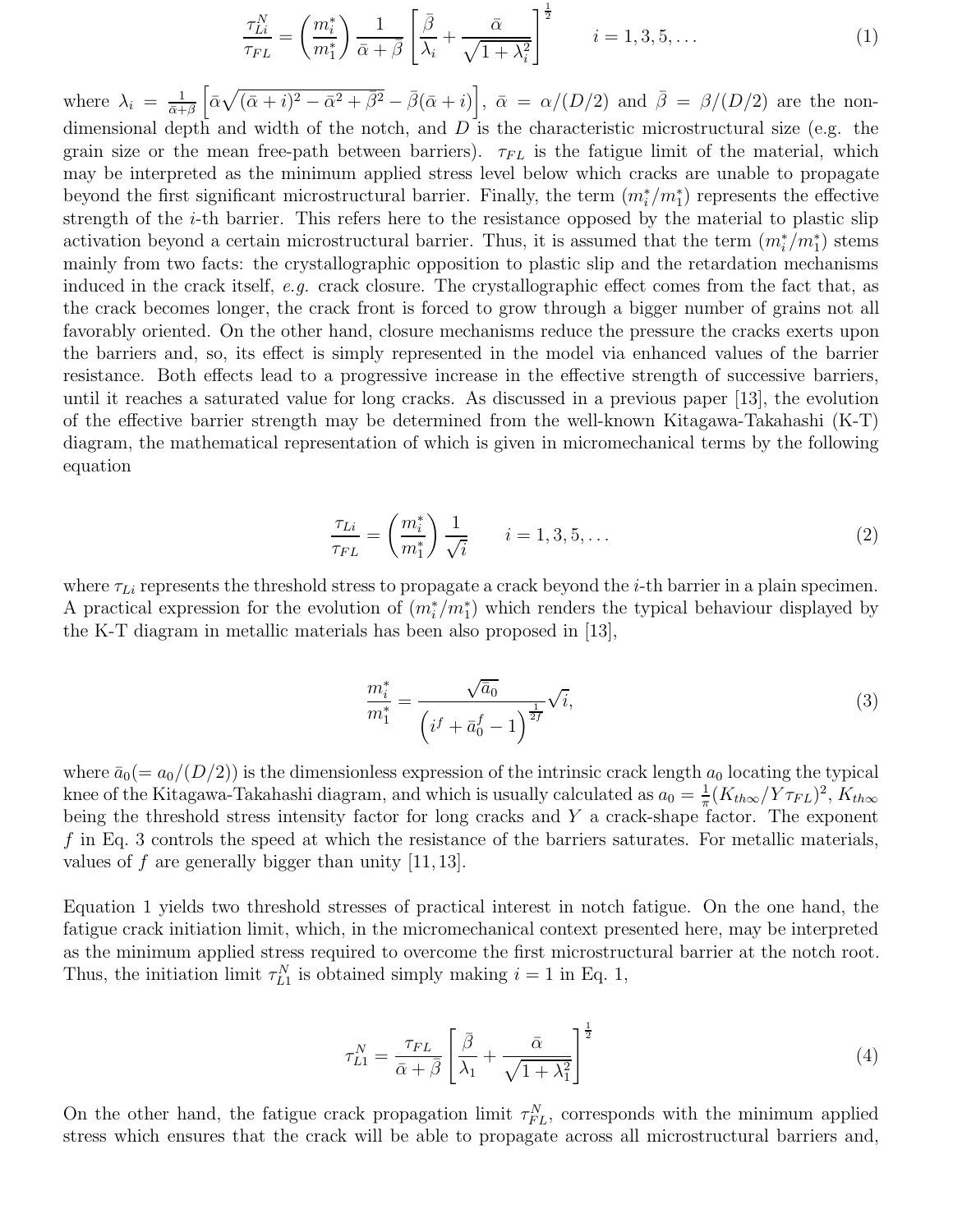simply satisfied by taking the maximum of the succession of threshold stresses given by Eq. 1,

$$
\tau_{FL}^N = \max_i \quad (\tau_{Li}^N) \qquad i = 1, 3, 5, \dots \tag{5}
$$

As can be seen in [13,14], in the case of notches of practical size, that is,  $\bar{\alpha} >> 1$ , the present micromechanical model gives both qualitative and quantitative predictions highly consistent with experimental observations.

# **PREDICTED FATIGUE BEHAVIOUR FOR SMALL NOTCHES**

The effect of small notches or defects can be studied using the equations given above for the particular case where  $\bar{\alpha}$  is of the order of one or less than one. Two different sizes of elliptical defects are analysed in this section. The first case represents a defect of the same size than the characteristic microstructural length and we take  $\bar{\alpha} = 1$ . The second one corresponds to a defect substantially smaller than the microstructural size. We have taken a value of  $\bar{\alpha} = 0.1$  in this case. To carry out the calculations reported bellow, the K-T diagram of the defect-free material has been approximated by Eqns. 2 and 3 using  $\bar{a}_0 = 15$ , according to Taylor's results [15], and  $f = 2.5$  as a representative value for the saturation rate (see [13]).



**Figure 2:** Threshold stress *vs.* crack length in specimens with small notches.

Figure 2 depicts the evolution of the threshold stresses given by Eq. 1 as a function of the crack length and different stress concentration factors  $(K_t = 1.1, 1.5, 3, 5, 10)$ . Note that  $K_t$  equal to unity represents the defect-free material. It can be seen that the small-notch fatigue limit is only slightly smaller than fatigue limit of the defect-free material. Differences of only around 10% are found when the defect size is equal to the microstructural size. Thus, the results above correctly indicate that extremely small notches, such as superficial scratches or tiny spherical pores, produce no appreciable reduction in fatigue strength. This was noticed by Heywood [16] as early as 1962 in his classical book when discussing the incorrect estimates yielded in those cases by the pioneering theories of Neuber and Peterson on notch sensitivity and which could be of some importance for a correct understanding of surface finish effects in fatigue. This behaviour also agrees with more recent observations reported by Murakami *et al.* [3,4]. These authors carried out fatigue tests on specimens containing artificial small holes ranging in diameter from 40 to 200 $\mu$ m. A variety of material were analysed. For 0.13% and 0.46% carbon steels, having an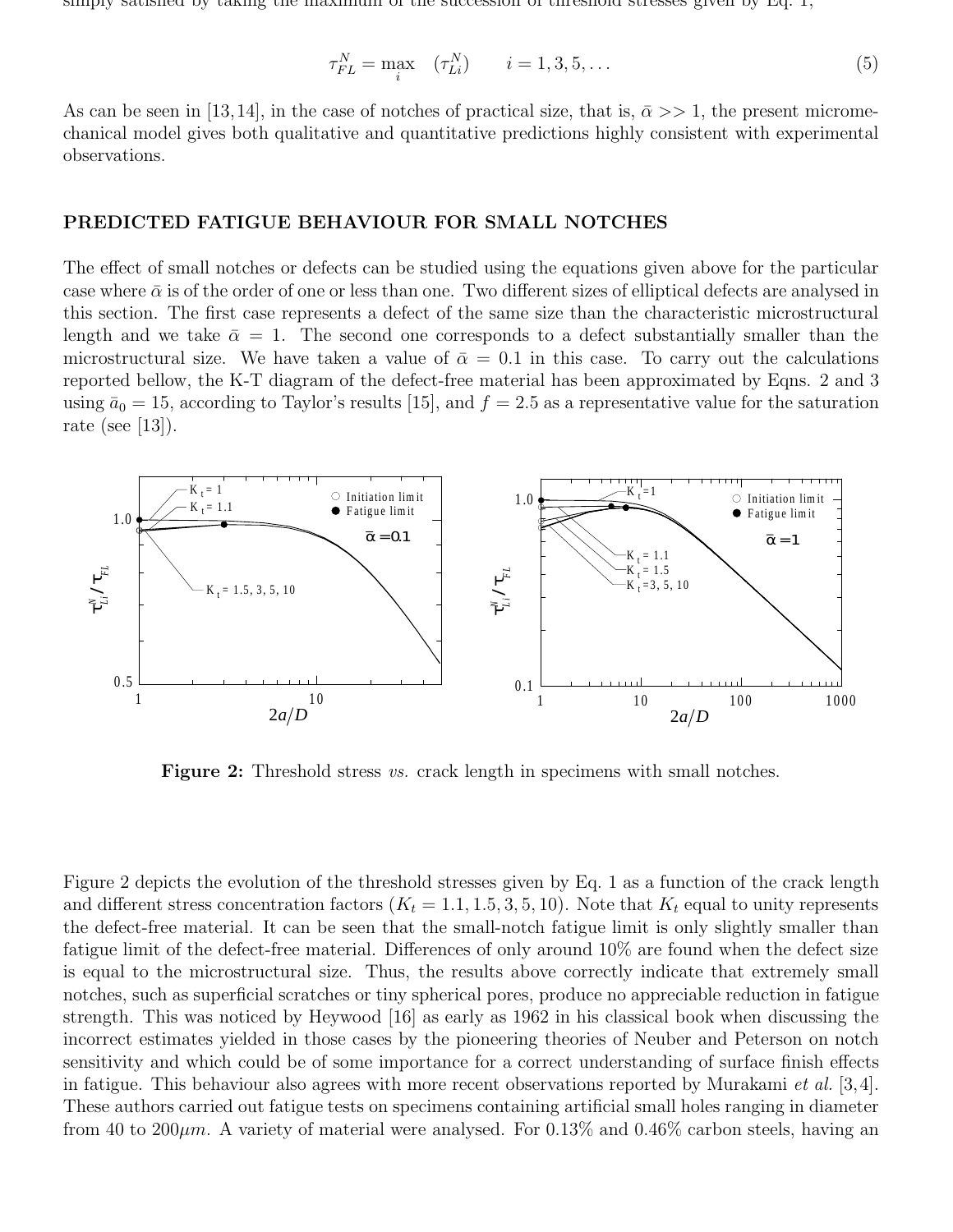*TOµm* and 35µm respectively did not influence the fatigue limit. On the other hand, for 70-30 brass (grain size  $\approx 45 \mu m$ ) and Al 2017-T4 (grain size  $\approx 89 \mu m$  in the transverse direction), it was found that holes with  $40 - 50 \mu m$  diameters did not reduce appreciably the fatigue limit. Non-propagating cracks were found even at the edges of the smallest defects in all these experiments. Similar observations have been also reported by Lukas et al. for small circumferential semi-circular notches in Copper and in a 2.25Cr-1Mo pressure vessel steel [5, 6].



**Figure 3:** Initiation and propagation threshold stresses vs.  $K_t$  for small notches.

Figure 3 depicts again the results shown in Fig. 2 but in the format of the well-known Frost diagram. Here, it possible to appreciate clearly the differences between the initiation and propagation threshold stresses. Two interesting trends may be observed. The first one is that, as the size of the notch decreases, the initiation and the fatigue limit approach and, as expected, both approach gradually the fatigue limit of the defect-free material. The second point is that both the initiation and the fatigue limits are fairly independent of the stress concentration factor. The influence of  $K_t$  is only appreciated at very low  $K_t$  values. The reason for this behaviour is that, even at stresses bellow the fatigue limit of the notched specimen, non-propagating cracks are well out-side the effective notch stress zone [13]. The smaller the defect, the smaller the effective notch stress zone. This implies that it should be possible to study the fatigue effect of small notches without going too deep into the estimation of the exact  $K_t$ . For instance, they might be considered to be just small cracks.

This fact has indeed been pointed out by Murakami and colleagues in their works relating to the evaluation of the fatigue strength of materials containing defects with different shapes [7]. They found that small defects may be treated as small cracks and proposed relations for the notched fatigue limit in terms of  $\sqrt{area}$  of the defect. The *area* parameter represents the area of the defect projected in direction of the maximum principal stress. The authors show a good agreement between experimental results and the predicted fatigue limit in a wide number of materials and type of defects, as long as there exist non-propagating cracks emanating from the defects.

An important effect which is intrinsically considered by the present model is the influence on the fatigue threshold conditions of the relative size of the notch as compared with the characteristic microstructural size of the material . Note that Eq. 1 depends on D via  $\bar{\alpha}$  and  $\beta$ . It follows, for instance, that a defect of a given size will be much more damaging in a fine-grained material (high  $\bar{\alpha}$  value) than in a coarsegrained one (low  $\bar{\alpha}$  value). This is consistent with the experimental observations, which show that low strength steels are able to sustain bigger defects than higher strength steels without any substantial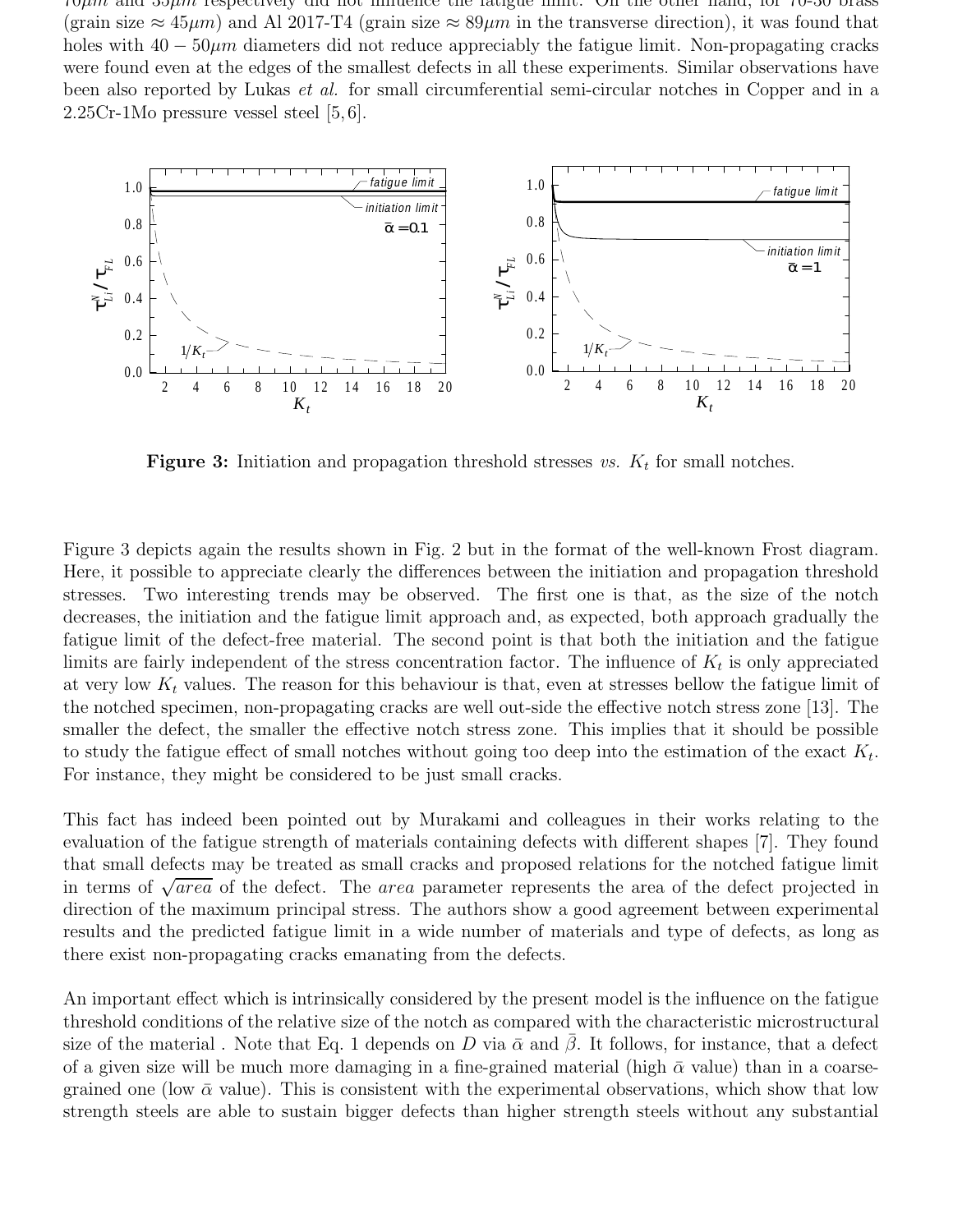## **APPLICATION TO EXPERIMENTAL RESULTS**

The equations obtained in the model were first developed for the simple case of elliptical notches under antiplane shear stresses. These equations were later generalized to cover the more practical case of notches of different shapes and subjected to axial tension. This generalization was based on the similarity shown by the stress distributions developed around notches of different geometry but which have the same value for the parameters  $K_t$  (stress concentration factor),  $\alpha$  (notch size) and  $\rho$  (notch root radius). See [11, 14] for details. An expression for the threshold stresses in a notched specimen similar to Eq. 1 is obtained, but expressed now as a function of the three parameters mentioned above and the applied axial stress

$$
\sigma_{Li}^N = \sigma_{Li} \frac{\sqrt{iD/2}}{K_t} \left[ \frac{1}{\lambda_i \sqrt{\alpha \rho}} + \frac{(K_t - 1)^2}{\alpha \sqrt{1 + \lambda_i^2}} \right]^{\frac{1}{2}}
$$
(6)

where  $\lambda_i = \frac{\sqrt{\alpha \rho}}{\alpha - \rho} [\sqrt{1 + (iD/2)/\rho(2 + (iD/2)/\alpha)} - (1 + (iD/2)/\alpha)].$ 

All the expressions used in the model and presented so far are based on solutions for the semi-infinite body problem. Therefore, the range of practical application of these expressions should be limited to small notch size / specimen's net width ratios. Ratios up to 0.2 provide reasonably accurate results as shown in [11].

Fatigue tests performed by Lukas *et al.* [5,6] for specimens containing small notches have been analysed using the present model. The materials studied were electrolytic copper (99.98%Cu, fatigue limit  $\sigma_{FL} = 73 \; MPa, K_{th\infty} = 2.5 \; MPa\sqrt{m}$  and a pressure vessel steel  $(2.25Cr/1Mo, \sigma_{FL} = 220 \; MPa,$  $K_{th\infty} = 6 \; MPa\sqrt{m}$ . The grain size for copper specimens was  $50 \mu m$ . For the steel specimens the mean packet size of bainite was  $30\mu m$ . Cylindrical specimens of 5 mm diameter with circumferential semicircular notches of radii ranging from 10 to  $800 \mu m$  were tested under symmetrical loading conditions  $(R = -1)$ . Notched specimen data and experimental fatigue limits (amplitudes) are shown in Table 1.

| Material   | $\alpha = \rho$ | $K_t$ | $\sigma_{FL}^{N}$ (Exp.) | $\sigma_{FL}^{N}$ (Pred.) |
|------------|-----------------|-------|--------------------------|---------------------------|
|            | mm)             |       | (MPa)                    | (MPa)                     |
|            | 0.01            | 3.04  | $216.5 - 228.5$          | 216.3                     |
|            | 0.03            | 2.99  | $214 - 228$              | 199                       |
| steel      | 0.05            | 2.95  | $196 - 226$              | 187.5                     |
| 2.25Cr/1Mo | 0.07            | 2.92  | $160 - 170$              | 176.5                     |
|            | 0.20            | 2.67  | $135.5 - 145.5$          | 141.2                     |
|            | 0.41            | 2.32  | 145 - 155                | 120.8                     |
|            | 0.05            | 2.95  | $70 - 74$                | 62                        |
|            | 0.10            | 2.87  | $54 - 58$                | 55.8                      |
| Copper     | 0.15            | 2.76  | $45.3 - 49.3$            | 51.6                      |
|            | 0.20            | 2.67  | $47 - 51$                | 48.5                      |
|            | 0.30            | 2.51  | $45 - 49$                | 44.2                      |

TABLE 1 EXPERIMENTAL AND PREDICTED NOTCHED FATIGUE LIMIT  $(R = -1)$ .

The authors also determined K-T diagrams for plain specimens in both materials. The experimental results are shown in Fig. (a). The steel used for this purpose was nominally the same as the steel used in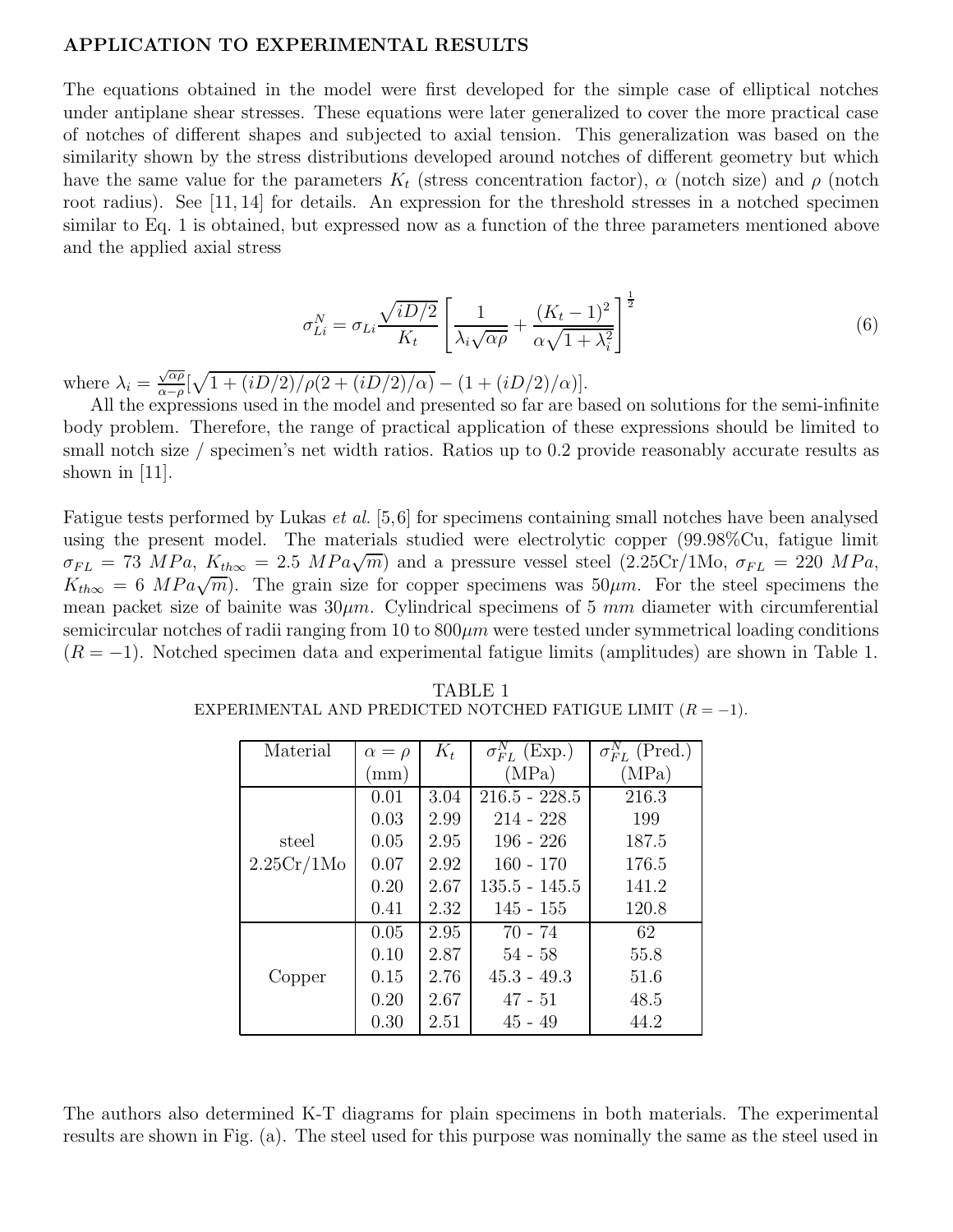Figure (a) also shows the fitting of Eqs. 2 and 3, expressed now in term of axial stresses. The values of exponent f are 2.5 and 1.65 for steel and copper respectively. The estimated crack-shape factor is about 0.8 in both cases. This is not very different from the theoretical figure of 0.65 that would be obtained in the case of perfectly semicircular cracks. As a matter of fact, the authors found nearly semi-circular cracks in those tests [6]. The pattern in notched specimens was slightly different. Cracks appeared to be of a somewhat distorted semi-circular shape when observed in short portions, but when longer portions were examined, they revealed an almost uniform depth [6]. It is expected, therefore, that cracks in notched specimens exhibit an average shape factor a bit higher than in plain specimens. A shape factor of unity has been assumed in the calculations reported here.



**Figure 4:** (a) Kitagawa-Takahashi diagram for 2.25Cr-1Mo steel and Copper. (b) Experimental and predicted notched fatigue limit.

The fatigue limits predicted using Equation 6 for copper and steel notched specimens are also shown in Table 1. As it can be seen, the predicted values are in reasonable agreement with their experimental counterparts. Figure (b) depicts graphically the differences between experiments and predictions. Here, the experimental fatigue limit corresponds with the mean value of the experimental range. It can be seen that differences are within, or very close to, an error band about 10% for both steel and copper specimens.

## **CONCLUSIONS**

The micromechanical description of the fatigue crack growth threshold conditions at notches developed in the present model, based on the crack interaction with microstructural barriers and the notch stress gradient effect, provides an appropriated framework to analyse the fatigue behaviour of small notches or defects in metallic engineering components.

The evolution of the fatigue crack initiation limit and the conventional notch fatigue limit as a function of the defect size has been obtained. Qualitative predictions agree well with the experimental evidence reported in the literature. In particular, it has been shown that (1) For applied stresses bellow the fatigue limit of the specimen, cracks are generated at small notches or defects at a very early stage and they may be able to overcome just a few microstructural barriers before arresting at one of these barriers and becoming non-propagating. (2) If the size of the defect is smaller than the characteristic microstructural size of the material, the fatigue limit is not substantially altered. As expected, the finer the microstructure (higher ultimate tensile strength) the smaller the size of non-damaging notches. And (3), the initiation limit and the conventional fatigue limit of a specimen with a small notch are fairly